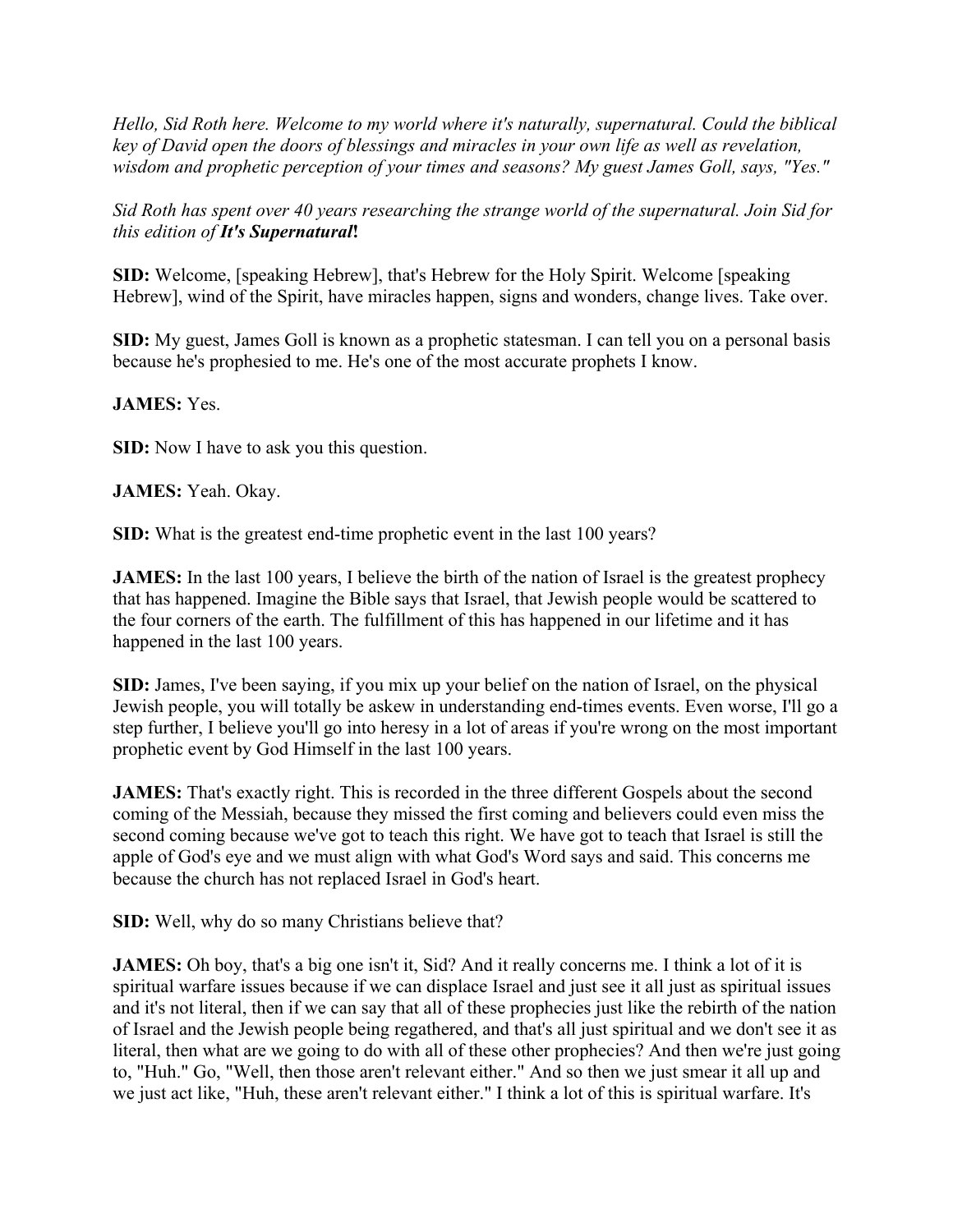spirits of antisemitism. It's a demonic plot of antichrist. Sid, this is a plot of a spirit of antichrist and antisemitism, and it comes against and upon much of the church.

**SID:** And James believes the biblical key of David opens up doors of revelation and prophetic perception of our times and seasons. James, explain.

**JAMES:** Man, I want to be a constant learner. I remember when I was in worship and we were in process of actually, "Lord, we know there's a transition for us and we know that there's something more for us. And maybe do you want us to move to this place called Nashville, Tennessee." We were hosting a conference in Nashville and in a vision, I saw a star of David and I saw a Scripture that was written in the middle of it. It was this Scripture in Zechariah and I peered into it. I didn't know what it was. I had to look it up. And when I looked it up, it is a reference that Israel is the apple of God's eye. And then I had to ponder, "Well, what does this mean? The apple of God's eye."

**JAMES:** And the apple or the word is pupil of God's eye. The pupil is the place where we get sight or insight. If we do not see that Israel is the pupil, the pupil, the place where you get sight or insight, then when Israel is no longer the apple of God's eye, then it's like we are poking God in His eye. And folks, if you want to have insight into God's end-time understandings, then Israel is the apple of God's eye. And when you put Israel in its right place, then the opposite is true. You will have prophetic understanding in God's Word that Israel is the apple of God's eye.

**SID:** Briefly, tell me about the Israel awakening angel.

**JAMES:** Well, I was ministering on Long Island with a son in the faith of mine, Matt Sorger. I was living in Nashville and I kept hearing this word, "The winds are coming. The winds are coming. The winds are coming." And so I got on a plane and the winds came and we landed. I landed in Baltimore and then the winds came and the airports got shut down, all up and down the East Coast. So all the airports did, so I couldn't even make it to Long Island. I had to stay all night in Baltimore and then the winds died down and I made it. Then finally I was supposed to start the conference but I ended up making it for the last night. Then I thought, "Well, the winds came."

**JAMES:** Then I'm in the conference the last night. And the Holy Spirit whispers to me says, "The winds are coming." And I go, "What do you mean? The winds already came." I'm in the worship. I feel a wind blow across my face. I open up my eyes. I'm looking around for the air vents. I don't see any air vents. I don't feel any air from air vents. I go back into worship. Words of knowledge Sid, seven distinct words of knowledge start flooding my being. I write them all down in my journal. And then I close my eyes. I'm back in worship. I feel this wind come across me.

**JAMES:** I open up my eyes and there's an angel that has entered the room and it's standing right in front of me. I'm illuminated by Hebrews 1:4 and 17, that the angels of God are the winds of God and flames of fire. This angel now is right in front of me, hovering, blowing a shofar in my face with a sash across its shoulder to its waist. And you want to know what it said on the sash?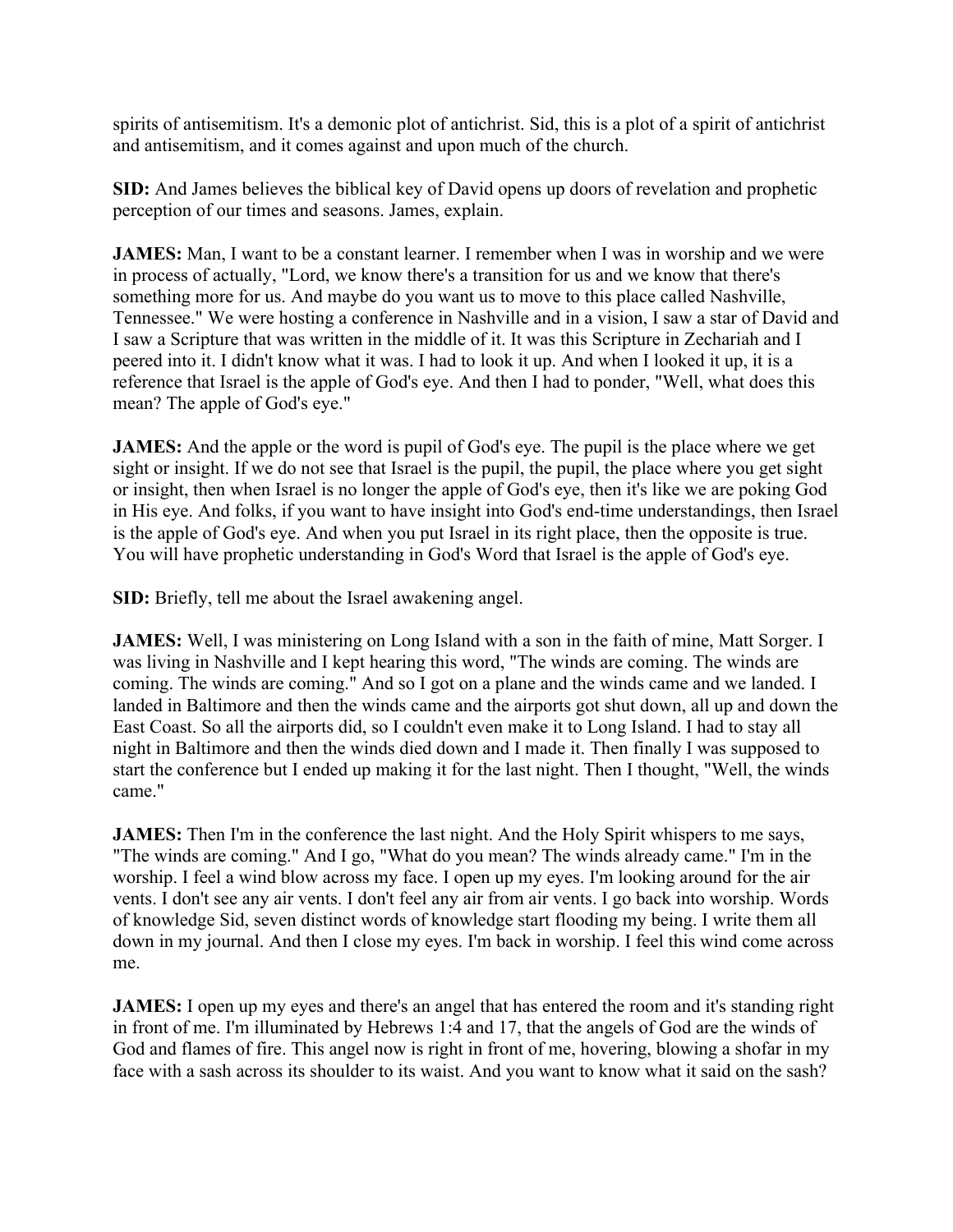**SID:** Absolutely.

**JAMES:** It said, "Israel awakening."

**SID:** The greatest blessing for a Jewish person is knowing the Messiah of Israel. One God, the God of Abraham, Isaac, and Jacob. That is His name according to Torah, forever. One Messiah, the Jew, Jesus. I want you to partner with us to plant seed for the greatest Jewish revival in history. We have Project 77 where you send in \$77 or multiples thereof. Would you believe we have then mailed because of your generosity, 2.2 million of my Jewish testimony books to Jewish households in North America, and 1,000,000, get this, have received it in Russia and Ukraine.

**SID:** I want you to ponder this. Romans 10:14-15 says, "But how can they," that's the Jewish people, "call on Him to save them unless they believe in Him. And how can they believe in Him if they've never heard about Him, and how can they hear about Him unless someone tells them? And how will anyone go and tell them without being sent." When we return, James will talk about how salvation of the Jewish people will trigger the last great awakening.

*We'll be right back to It's Supernatural. [music] [commercial] [music] We now return to It's Supernatural.*

**SID:** James, how will the salvation of Israel trigger the last great awakening?

**JAMES:** Hey, let's read Romans 11.

**SID:** I wish every believer wanted to read Romans 11.

**JAMES:** Yes, because that's what it says. "And the Gospel must go to the Jew first." Oh, that's a missing piece, is it not? And here's something.

**SID:** Most people think when Paul said that, he was talking only about the historical order.

**JAMES:** Yes.

**SID:** It was the historical order.

**JAMES:** It was.

**SID:** But it was more is what you'd say.

**JAMES:** And we must return to the apostolic order of the Gospel. And as we do, we will return to apostolic results. In the book, I talk about the gentle, the rude and the great awakening. And it is similar to what is written in Jeremiah 16 and in Jeremiah 23, about the fishers and the hunters.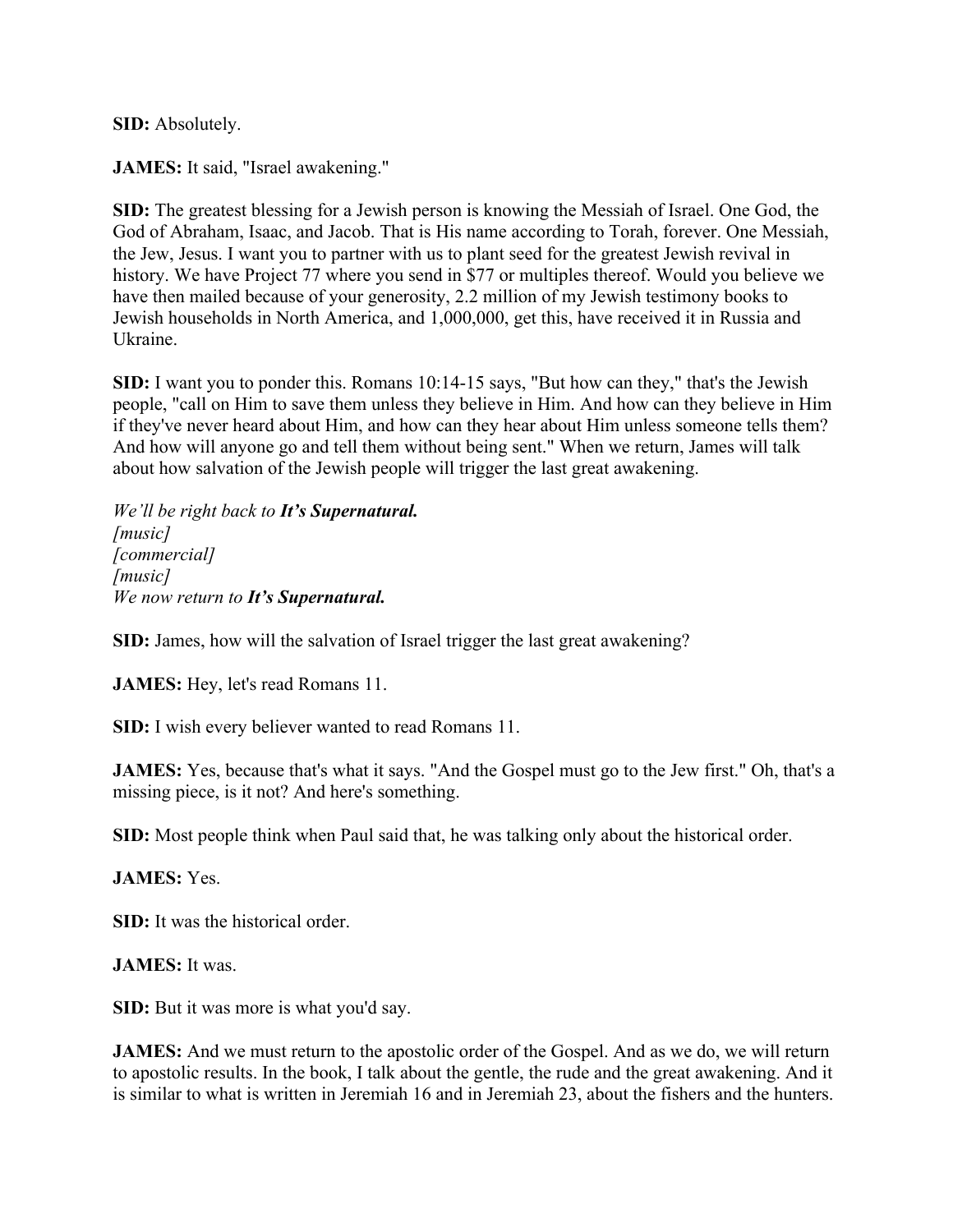But in the gentle, the rude, and the great awakening, there is the wooing of God and then there can also be these, the hunters, these intense times but it is all used together unto the greatest awakening that the world has ever seen, that the church has ever seen, but that Israel has ever seen. And right now I would say perhaps of what is going on in part, even in the Ukraine, it is rude. It is terrible. It is awful and yet at the same time could there be some redemptive purposes of God that are happening? Because in part, I believe that there are some Jewish people that are making aliyah into Israel. Is that not right, Sid?

**SID:** Israel is expecting up to a 100,000.

**JAMES:** 100,000.

**SID:** Ukrainian Jews.

**JAMES:** Jews.

**SID:** To go there. But you know what's going on simultaneously? In the former Soviet Union, things are getting worse. Guess what the Jews will start doing there?

**JAMES:** Yes.

**SID:** Go to Israel.

**JAMES:** Go to Israel where it is actually safer than where it will be in the biblical land of the north just as the Bible says.

**SID:** James, you have so much revelation in this book that you have, this new book, but I need you to tell people because they've never heard this before. Did you know that the most significant moves of God's Spirit in the history of the church are absolutely tied in with the most specific major events in the history of Israel?

**JAMES:** Absolutely.

**SID:** Tell me a few of them.

**JAMES:** Absolutely. You can do a parallelism right here. So the birth of the nation of Israel in 1948.

**SID:** Right.

**JAMES:** So here we have the Latter Rain movement and the healing and deliverance movements of the Holy Spirit. How about in 1967 and that war that takes place in Israel? What happens then? The birth of the charismatic movement and then the Jesus People Movement and let's not forget there were three moves of the Holy Spirit. The Messianic movement was birthed. All three in that period of time, in 1967, 1973. There is another war that happens and we have another move of the Holy Spirit that happens at the same time. And then so we can follow all of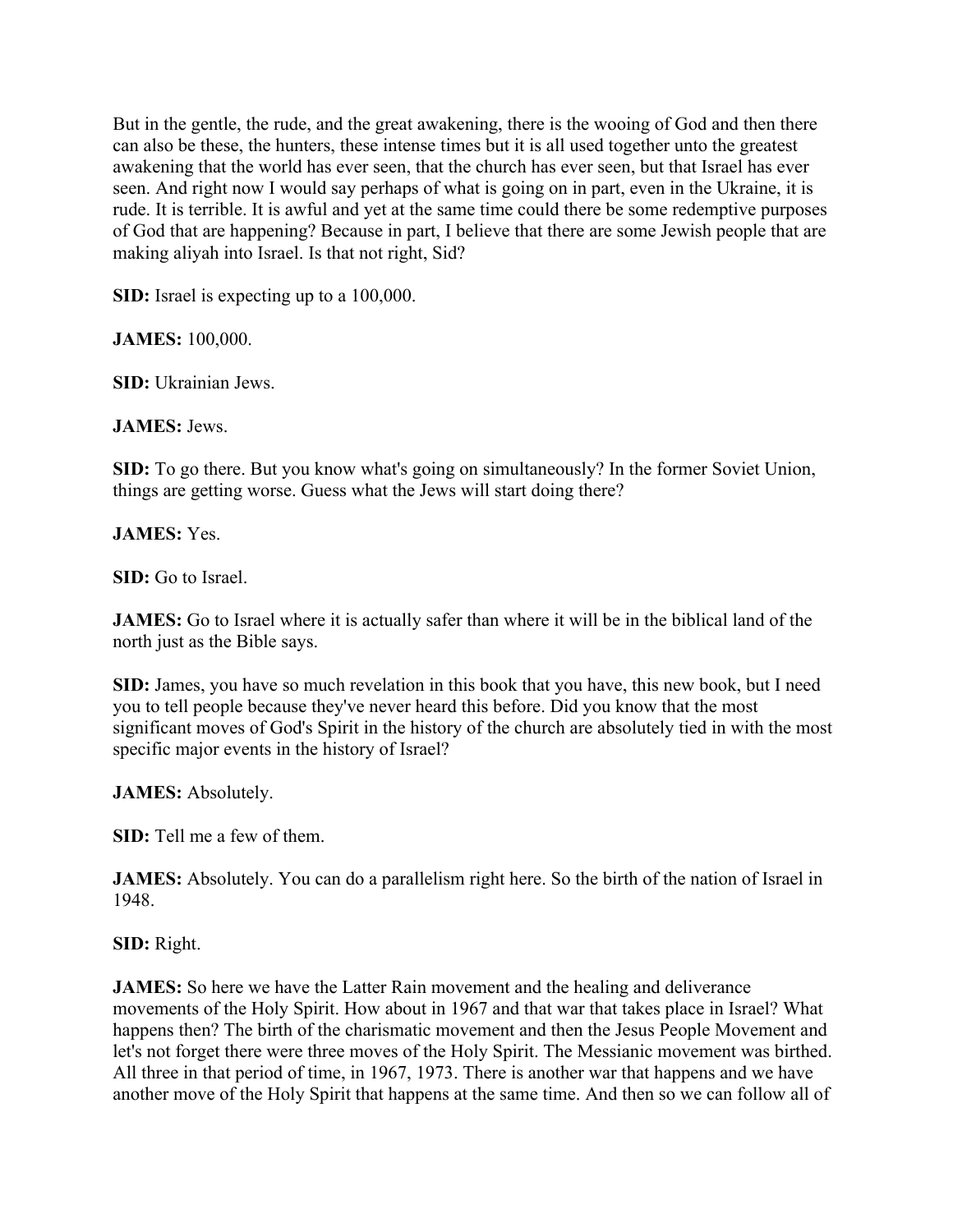these major wars that happened in Israel. There is either land that is taken or a territory that expands in the nation of Israel. And we can bring it even on up to today. And so I just want to say whenever there is warfare, bloodshed in Israel in a major way, there is expansion, a move of the Holy Spirit that takes place in the Body of Christ.

**SID:** You know what, if it was a blessing the Jewish people rejected their Messiah.

**JAMES:** Yeah.

**SID:** How much greater blessing when they receive their Messiah, it'll birth life from the dead.

**JAMES:** And the last chapter of this book, The Mystery of Israel and the Middle East, I have, oh my goodness. I've waited for years Sid, to address this subject. I prayed and I've waited because the mystery, the solution, the answer does not come by man. The answer is the great hope. The answer is the second coming of the Messiah. The answer is Yeshua, the answer is Jesus Christ Himself. And in fact there seems to be Scriptures that indicate that the Jewish people en masse turn to the Messiah, Jesus as their Messiah, when they return in fullness to the land. Then the blinders come off and they see, Jesus is Lord. Jesus is the Messiah. We believe there is a great awakening. We believe there is a glory awakening that we are right at the threshold of.

**SID:** There are many of you that have been viewing me for a while and you're on the fence. You're on the fence about the Bible. You're on the fence about the Messiah.

**JAMES:** Yeah.

**SID:** I want to lead you in a prayer and I want you to pray this out loud.

**JAMES:** That's right.

**SID:** I want you to have everything God has for you. It's time to get off of the fence.

**JAMES:** That's right.

**SID:** It's time to be the man and the woman, and the boy and the girl that God has created you to be.

**JAMES:** And Sid, it's time to do more than only say comfort ye, comfort ye my people, because true comfort doesn't only come, and we believe in humanitarian aid, but true comfort comes by pronouncing the Good News of the Lord Jesus Christ.

**SID:** And I pronounce that to you right now. Repeat this prayer after me. Believe it to the best of your ability.

**SID:** Dear God.

Audience: Dear God.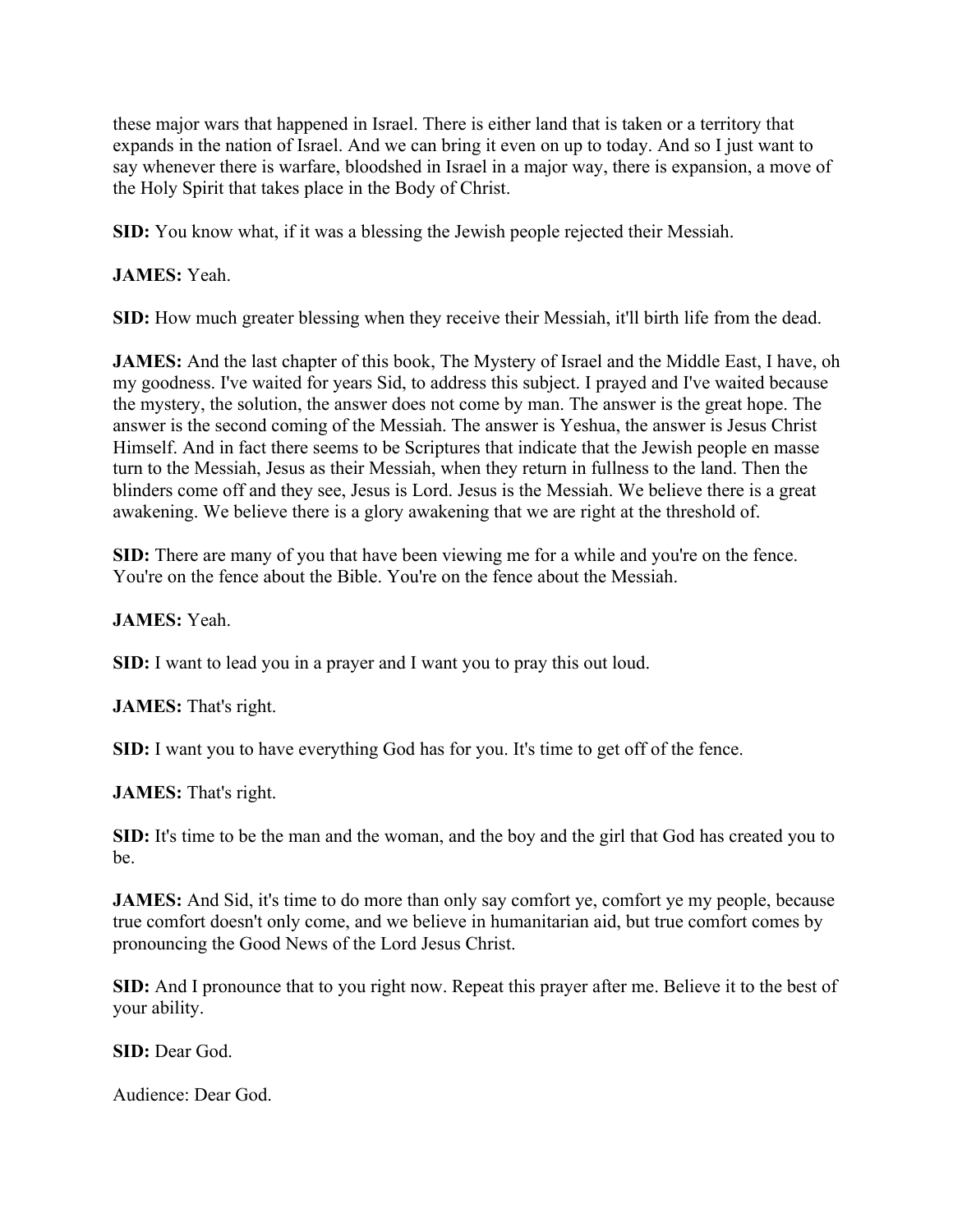**SID:** I'm a sinner. Audience: I'm a sinner. **SID:** And I'm so sorry. Audience: And I'm so sorry. **SID:** I believe. Audience: I believe. **SID:** The blood of Jesus. Audience: The blood of Jesus. **SID:** Washes away my sins. Audience: Washes away my sins. **SID:** And I am clean. Audience: And I am clean. **SID:** And now that I'm clean. Audience: And now that I'm clean. **SID:** I ask the Messiah of Israel. Audience: I ask the Messiah of Israel. **SID:** Jesus. Audience: Jesus. **SID:** To come and live inside of me. Audience: To come and live inside of me. **SID:** Thank you for paying the price for my sins. Audience: Thank you for paying the price for my sins. **SID:** I now make you Lord of my life.